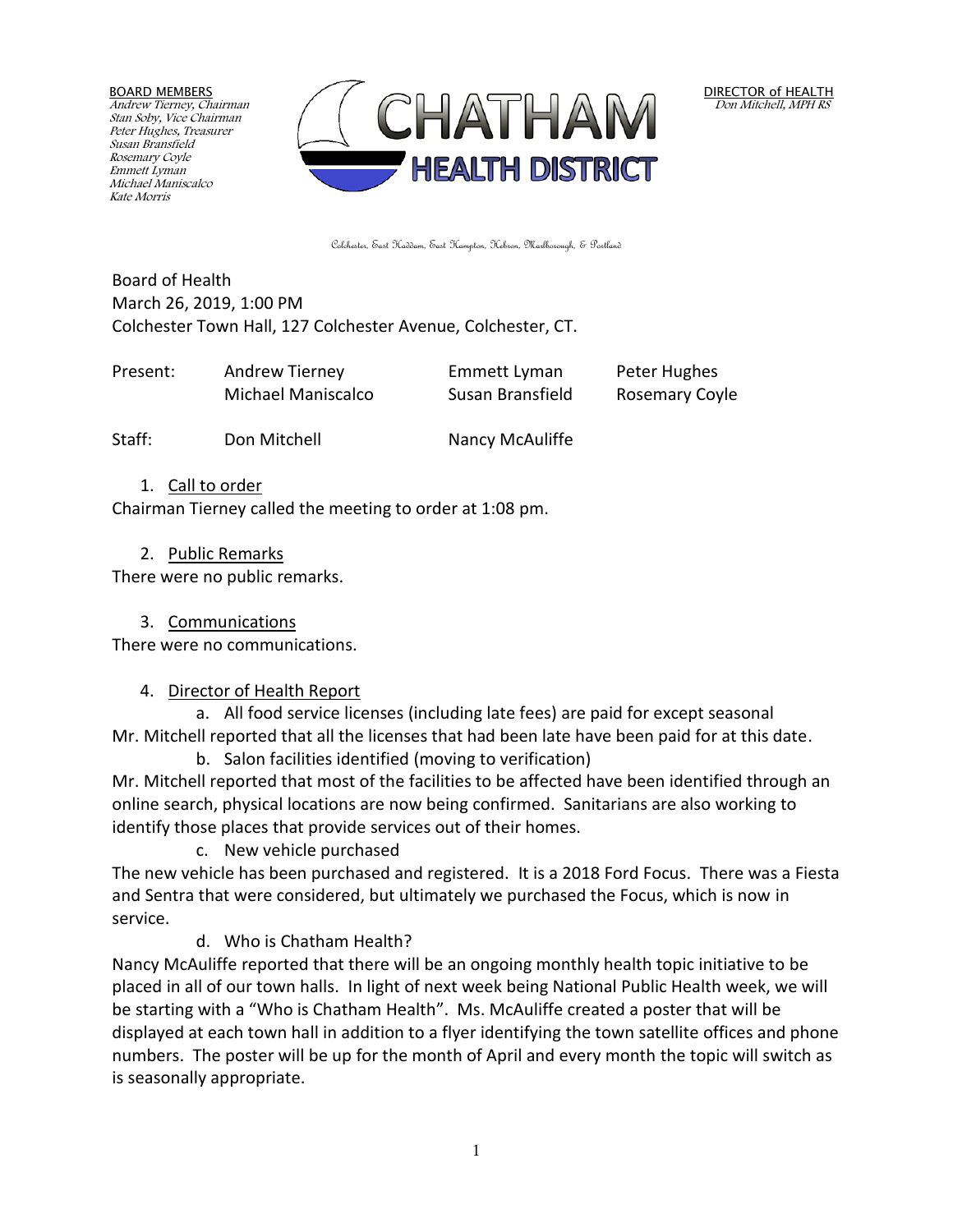Mr. Mitchell reported that the Salon Regulation has been written and approved by the Environmental Committee. A public hearing will need to be held prior to June. Brief discussion was held. Mr. Mitchell stated that he would send the Board copies of the regulation for review and possibly set the public hearing at the next week.

# 5. Old Business

a. Personnel Committee to begin work on Employee Handbook re-write (postponed due to illness)

Mr. Mitchell reported he was ill so he couldn't meet to work on the handbook. Mr. Mitchell requested that all the Board members review the handbook for revision. Consensus of Board was for Personnel Committee to meet and review the changes after the new director begins.

Ms. McAuliffe reported that Community Health Committee met. The meeting was an informative meeting with discussion on initiatives, flu vaccine numbers, and other community health programs. Ms. McAuliffe met with Susan Smith from the East Haddam EDC. During this meeting is where the idea was generated to start the monthly health topics. Mr. Mitchell distributed a survey form and requested Board members take them to their perspective towns for ideas on programs they may want.

# 6. New Business

a. New Director selected (Russell Melmed). Start date 4/23/2019 Mr. Mitchell reported that he and Mr. Melmed have communicated on several occasions. Mr. Melmed had notified Mr. Mitchell that he had been asked to participate in a grant with called about a grant with the Mashantucket Pequot Tribal Nation.

b. SolAware

Ms. McAuliffe introduced the SolAware display and asked if towns might be interested in it. This is a modular sun safety education system that measures the local UV radiation level in real time and displays the average time which viewers can expect to experience skin damage if preventative actions are not taken immediately.

# See attached.

The display is broken up into three different pieces: to inform, to educate, and a sunscreen dispenser (optional). The index range is from 10-60 minutes based on EPA levels and the UV level at the time. The units are in various towns outside our district and they can be placed on beaches, in park town greens, playgrounds, etc. A sponsor logo can be displayed on the board. The cost is \$250 per unit per month for the season of Memorial Day to Labor Day, and there is a discount if 6 or more are purchased. The total cost for each unit would be \$750 including installation and maintenance and remote monitoring. The sunscreen comes with 2000 applications and is \$75 to purchase. It is solar powered and on a free standing base.

# Discussion ensued.

Consensus of the Board was to purchase the minimum of 6 (one per town) and to contact the towns to see if they want to purchase additional units.